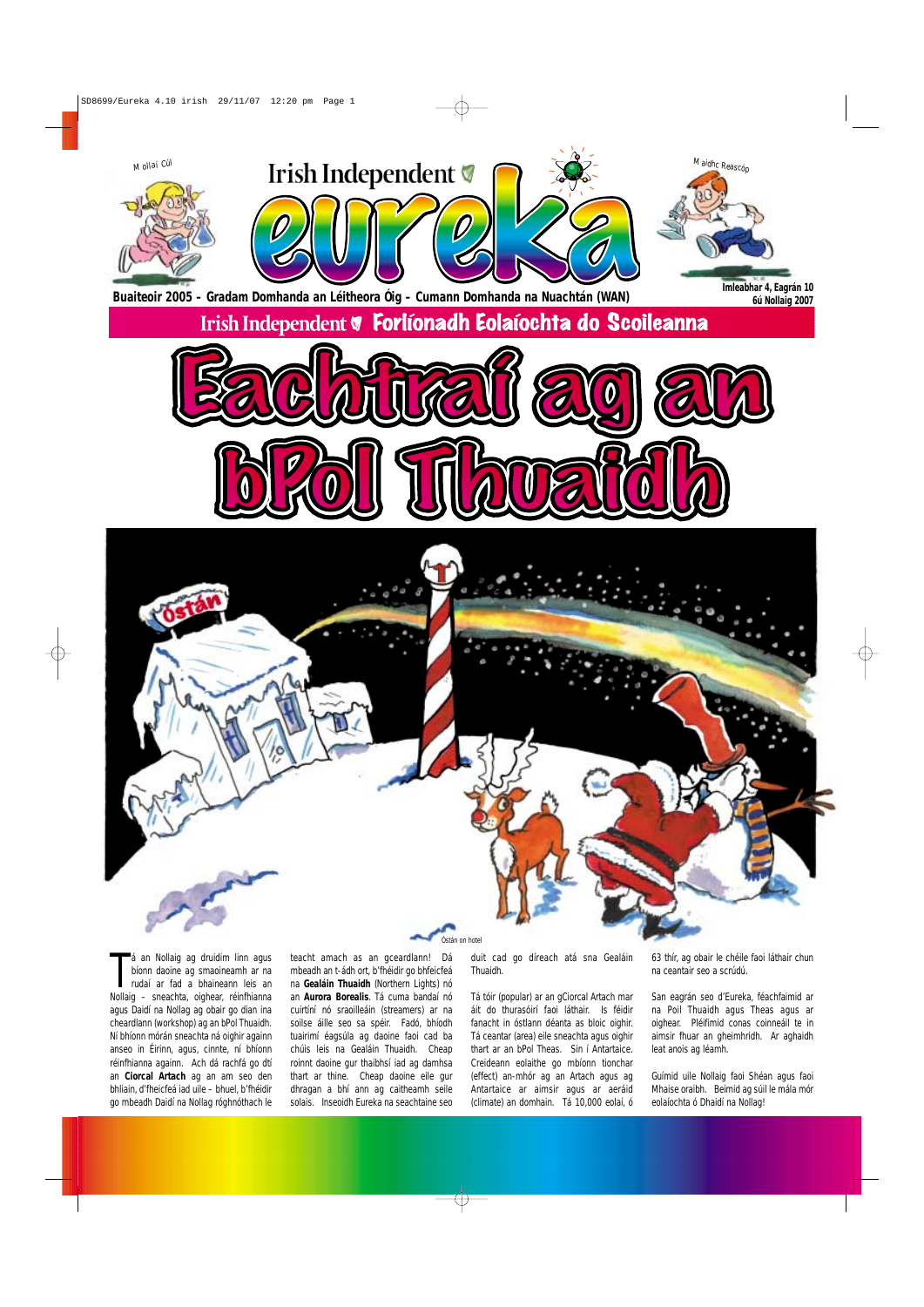**BUNÁBHAR:** • 2 bharra-mhaighnéad **TREORACHA:**

- 1. Féach ar an mbarra-mhaighnéad. An bhfuil difríocht idir bun agus barr an mhaighnéid, m.sh. an bhfuil dath difriúil orthu?
- 2. Má tá dath orthu, beidh an dath dearg ar an bpol thuaidh. Má tá eang (notch) sa bharra, beidh an eang ag an bpol thuaidh.
- 3. **Tuar** cad a tharlóidh má chuireann tú barr thuaidh agus bun theas le chéile.
- 4. Bain triail as. An raibh do thuar i gceart?
- 5. **Tuar** cad a tharlóidh má chuireann tú dhá bharr thuaidh le chéile.
- 6. Bain triail as. An raibh do thuar i gceart?
- 7. An dtarlóidh an rud céanna má chuireann tú dhá bhun theas le chéile?

#### **SMAOINIGH AIR SEO:**

Tarlaíonn na rudaí aisteacha seo mar go mbíonn fórsaí maighnéadacha thart ar mhaighnéad. Tugaimid an t-ainm **'réimse maighnéadach'** (magnetic field) ar an gceantar ina mbíonn fórsaí maighnéadacha ag obair.



- Barra-maighnéid Sreangán le cur timpeall ar na maighnéid
- Áit chun an maighnéad a chrochadh.

#### **TREORACHA:**

Samhlaigh go bhfuil maighnéad mór<br>
Samhlain ann trí lár an domhain. Ar nós gach maighnéid<br>
Sala tá dhá phol mhaighnéadacha air. Sin millteach amháin ann trí lár an domhain. Ar nós gach maighnéid eile, tá dhá phol mhaighnéadacha air. Sin an fáth ar oibrigh an ghníomhaíocht dheireanach. Bíonn baint ag na poil mhaighnéadacha seo leis na Gealáin áille Thuaidh agus Theas a bhíonn le feiceáil sa spéir. Bíonn baint ag an ngrian leo freisin. Tarlaíonn pléascanna móra millteacha ar an ngrian agus maireann siad cúpla lá. Caitheann na pléascanna seo na milliúin **cáithníní gréine** (solar particles) amach sa spás. Sroicheann roinnt de na cáithníní seo



- 1. Ceangail píosa sreangáin thart ar bharra-mhaighnéad.
- 2. Croch é in áit inar féidir leis casadh gan bhac.
- 3. Bí cinnte nach bhfuil aon phíosa miotail ná aon mhaighnéad eile in aice leis.
- 4. Nuair a stopann sé ag casadh, **breathnaigh** cén treo a bhfuil pol thuaidh an mhaighnéid ag díriú air. Beidh sé ag díriú ar an bPol Thuaidh Maighnéadach.

#### **SMAOINIGH AIR SEO:**

Cén fáth nár cheart an maighnéad a chrochadh in aice le maighnéad eile nó in aice le píosa miotail? Díríonn snáthaid chompáis ar an bPol Thuaidh Maighnéadach freisin. Cén miotal a bheadh i snáthaid chompáis?



an domhan. Mura mbeadh poil mhaighnéadacha ag an domhan, leanfadh na cáithníní ar aghaidh thar an domhan. Ach toisc go bhfuil poil mhaighnéadacha ag an domhan, aomann (attracts) an domhan roinnt de na cáithníní agus gluaiseann siad i dtreo na bpol maighnéadach. Nuair a bhuaileann na cáithníní atmaisféar an domhain ag an bPol Thuaidh, cruthaíonn siad na soilse áille sin, na Gealáin Thuaidh. Tugaimid an t-ainm **Na Gealáin Theas** nó **Aurora Australis** ar na soilse ag an bPol Theas.



### Dathanna sa Spéir

Féach ar an suíomh gréasáin seo chun iad a fheiceáil: http://ds9.ssl.berkeley.edu/auroras/story.html *Uaireanta bíonn na Gealáin Thuaidh le feiceáil in Éirinn. Seo pictiúir de na soilse os cionn Shligigh.*

A oighir? Osclaíonn an t-óstán oighir seo sa tSualainn i mí na Nollag gach bliain. Tá 60 seomra leapa ann, pictiúrlann, gailearaí, agus séipéal. Tá leapacha speisialta i ngach seomra – tá siad déanta as sneachta agus oighear. Bíonn na leapacha clúdaithe le tochtanna



agus le craicne réinfhianna. Codlaíonn na haíonna (guests) i málaí codlata speisialta. Bíonn spéirléas (skylight) i roinnt de na seomraí sa chaoi gur féidir na Gealáin Thuaidh a fheiceáil. Bíonn teocht -6°C san óstán. Tosaíonn na tógálaithe (builders) ag tógáil an óstain i mí Dheireadh Fómhair gach bliain. Úsáideann siad bloic ollmhóra ó abhainn atá in aice leo. Maireann an t-óstán go dtí Mí an Mheithimh nó mar sin. Tar éis sin, tosaíonn sé ag leá agus sileann an t-uisce ar ais isteach san abhainn chéanna.

## An tÓstán Oighir



**n** r mhaith leat fanacht in óstán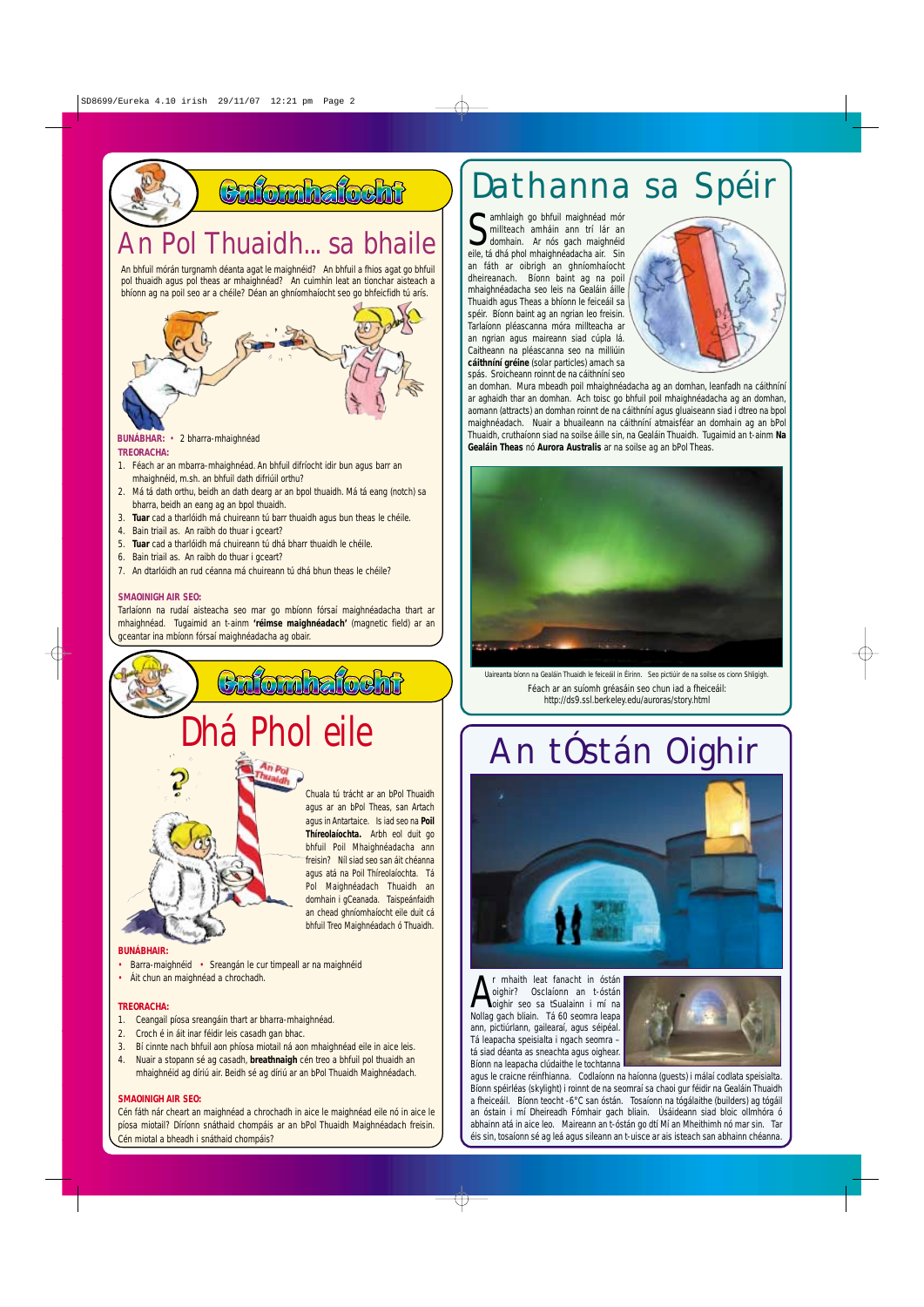#### **BUNÁBHAIR:**

- 2 Theirmiméadar Uisce fionnuar ón mbuacaire Claibíní do na cupáin
- 2 chupán (ceann polaistiréine, ceann plaisteach). Aer atá i 95% de pholaistiréin
- Rud éigin a dhéanfaidh poll sna claibíní m.sh. biro Siosúr





#### **BUNÁBHAIR:**

- Dhá chiúb oighir den mhéid chéanna Cumhdach bolgóideach
- Scannán cumhdaithe Siosúr
- Seilitéip Uaineadóir m.sh. clog nó uaireadóir
- Seomra teolaí (bheadh an seomra ranga oiriúnach!)

#### **TREORACHA:**

Maireann réinfhianna i gCeanada, sna críocha Lochlannacha, sa Rúis agus in Alasca. Tá an-<br>dtíortha seo. Faigheann siad bainne, feoil, éadaí agus modh taistil ó na réinfhianna. Chomh<br>maith leis sin déanann na deaine nubaill tábhacht ag baint leis na réinfhianna i saol na ndaoine **Saami**, a chónaíonn i dtuaisceart na maith leis sin, déanann na daoine pubaill as craicne réinfhianna.

- 1. Fill dhá shraith den scannán cumhdaithe thart ar chiúb amháin oighir. Bí cinnte nach bhfuil aon aer gafa (caught) idir na sraitheanna.
- 2. Fill sraith den chumhdach bolgóideach thart ar an gciúb eile oighir. Seans go mbeidh ort é a ghreamú le seilitéip.
- 3. **Tuar** cé acu ciúb oighir is túisce (soonest) a leáfaidh. Cé acu ciúb is fusa (easiest) don teas sroicheadh?
- 4. **Breathnaigh** ar na ciúbanna agus féach an raibh do thuar i gceart.

#### **SMAOINIGH AIR SEO:**

An inslitheoir maith é aer?

#### **TREORACHA:**

- 1. Cuir an méid céanna uisce the sa dá chupán.
- 2. **Tuar** cé acu cupán uisce is faide a fhanfaidh te.

- 3. **Tomhais** teocht an uisce sa dá chupán gach 5 nóiméad.
- 4. **Taifead** na torthaí ar chairt cosúil leis an gceann thíos.

Tá corp an réinfhia in oiriúint (suited) don saol san Artach fuar. Tá crúba leathana cothroma orthu a chabhraíonn leo siúl i sneachta an gheimhridh. Itheann siad **léicin** (lichens) agus plandaí eile. Bíonn orthu tochailt (dig) sa sneachta chun an bia seo a fháil. Bíonn an sneachta suas le méadar ar doimhneacht (deep).

Is cosúil nach gcuireann an fhuacht isteach ar réinfhianna. Bíonn siad compordach fiú nuair a bhíonn an teocht chomh híseal le -40° C. B'fhéidir gurb é cóta fionnaidh na réinfhianna a chabhraíonn leo. Bíonn dhá shraith (layer) ann – ceann clúmhach (woolly) tiubh in aice leis an gcraiceann agus cóta mór le ribí fada tolla (hollow) fionnaidh ar bharr. Bíonn na ribí tolla seo lán le haer.



## Réinfhianna teolaí

**AIRE: Bí cúramach leis an teirmiméadar gloine. Bí cinnte nach rollann sé den bhord agus nach mbriseann sé.**

#### **SMAOINIGH AIR SEO:**

Cé acu cupán is faide a choinnigh an t-uisce te? Cé acu is fearr mar inslitheoir teasa? Cén fáth a bhfuair tú an toradh seo?

|                        | Teocht tar éis I<br>5 nóiméad | Teocht tar éis<br>10 nóiméad | Teocht tar éis<br>15 nóiméad | <b>Teocht tar éis</b><br>20 nóiméad |
|------------------------|-------------------------------|------------------------------|------------------------------|-------------------------------------|
| Cupán<br>Polaistiréine |                               |                              |                              |                                     |
| Cupán<br>Plaisteach    |                               |                              |                              |                                     |

Más inslitheoir maith é uisce, ba cheart go gcoinneodh sé rudaí fuara fuar freisin. Ba cheart go gcuirfeadh sé bac le teas ag bogadh isteach i rud fuar. Tástáil an tuairim seo le cumhdach bolgóideach (bubblewrap). Dhá shraith de phlaisteach a bhfuil bolgáin aeir eatarthu is ea cumhdach bolgóideach.